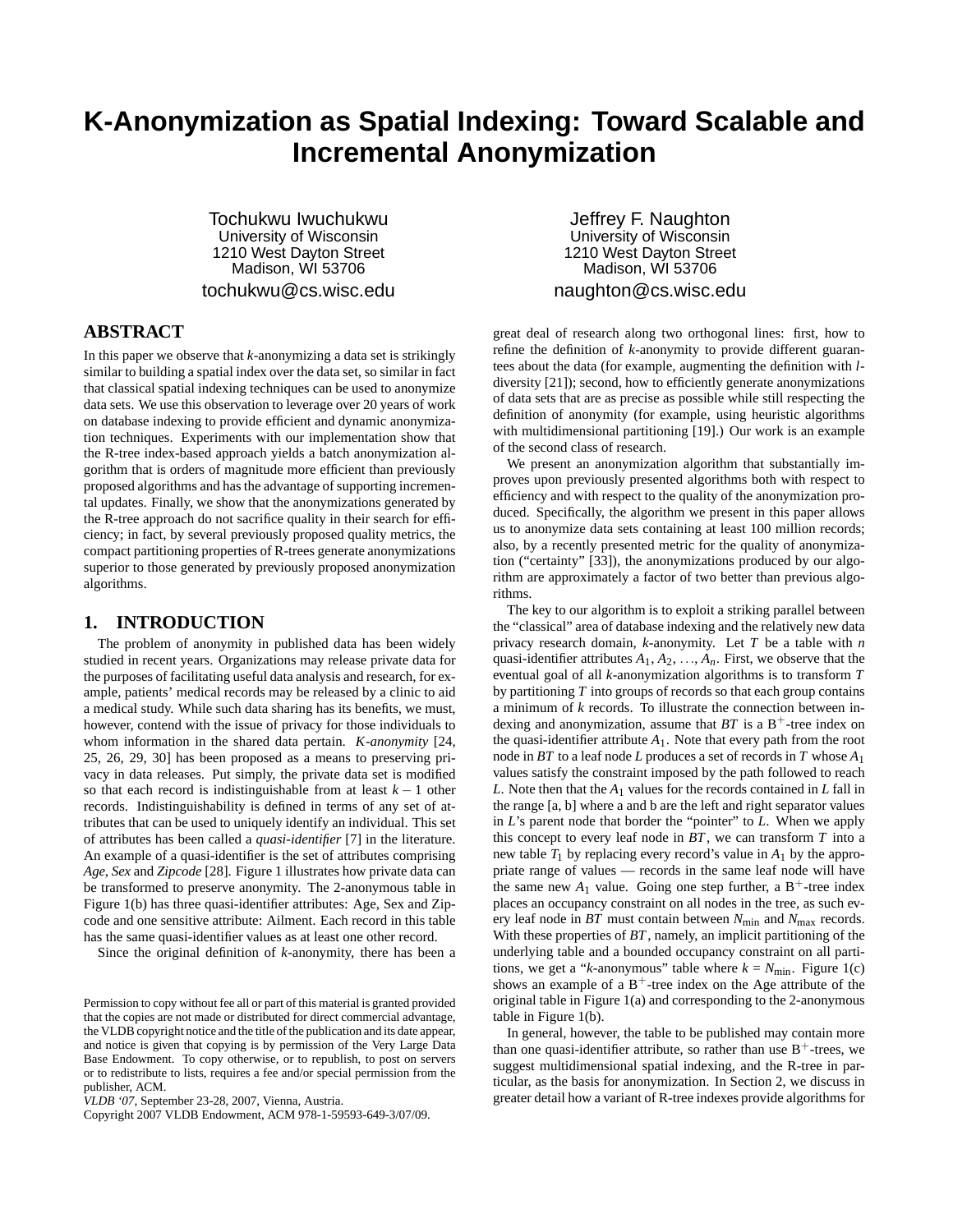| <b>RID</b>                   | Age | Sex | <b>Zipcode</b> | <b>Ailment</b>                  | Age         | <b>Sex</b> | <b>Zipcode</b>    | <b>Ailment</b>                             | $140$ .                                              |
|------------------------------|-----|-----|----------------|---------------------------------|-------------|------------|-------------------|--------------------------------------------|------------------------------------------------------|
| $R_1$                        | 21  | М   | 53706          | anemia                          | $[20 - 30]$ | М          | 53706             | anemia                                     |                                                      |
| $R_2$                        | 26  | М   | 53706          | flu                             | $[20 - 30]$ | М          | 53706             | flu                                        |                                                      |
| $R_3$                        | 32  | Е   | 53710          | cancer                          | $[30 - 40]$ | Е          | $[53710 - 53715]$ | cancer                                     | 30 <sup>1</sup><br>20<br>60<br>45                    |
| $R_4$                        | 36  | Е   | 53715          | torn acl                        | $[30 - 40]$ | Е          | $[53710 - 53715]$ | torn acl                                   |                                                      |
| $R_5$                        | 48  | М   | 52108          | flu                             | $[45 - 60]$ | *          | $[52100 - 52108]$ | flu                                        |                                                      |
| $R_6$                        | 56  | E   | 52100          | whiplash                        | $[45 - 60]$ | $*$        | $[52100 - 52108]$ | whiplash                                   | $R_1$<br>$R_3$<br>$R_5$<br>$R_{2}$<br>$R_4$<br>$R_6$ |
| Private Patient Table<br>(a) |     |     |                | (b) A 2-anonymous Patient Table |             |            |                   | (c) $B^+$ -tree index on the Age attribute |                                                      |

**Figure 1: A 2-anonymous representation and database indexing of a patient table.**

*k*-anonymizing a multi-attribute table. We discuss R-tree style indexes [5, 10, 27] and how these indexes are useful for *k*-anonymizing a data set, and properties that give them advantages over other types of indexing mechanisms. In particular, we focus on the variants of the R-tree that do not overlap partitions, for example, the  $R^+$ tree [27]. This is due to the universally adopted practice in existing *k*-anonymization algorithms of generating only non-overlapping partitions in the anonymized data.

The connection between anonymization and spatial indexing is perhaps not entirely surprising, as [22] used a new special-purpose spatial index structure (the "pyramid tree") to anonymize objects moving in the spatial domain. However, to the best of our knowledge, ours is the first work to propose anonymization of non-spatial data by the use of a classical spatial index that is already implemented and distributed in commercial and open-source RDBMS products.

The indexing-anonymizing connection gives us a different perspective in the *k*-anonymization domain, has several advantages over previously proposed *k*-anonymization algorithms, and unifies several desired goals for anonymization into a single approach:

- An R-tree index-based approach to *k*-anonymization furnishes us with efficient index-construction algorithms that enable faster bulk anonymization times than previous techniques, even for memory-resident data sets.
- We further show that applying R-tree bulk-loading algorithms to anonymizing yields anonymization algorithms that perform well even on data sets much larger than main memory. This enables us to anonymize a data set of 100,000,000 records.
- We observe that minimal bounding boxes from the indexing domain [5, 10, 27] suggest anonymizations that leave gaps in the domain. This can yield far more precise anonymizations than previously proposed anonymization techniques, none of which consider leaving gaps. This opens up an interesting and novel aspect of the always-present tension between anonymization and precision that has not been previously explored in the *k*-anonymization literature.
- Spatial indexes are well-suited to exploit anticipated workloads while anonymizing data sets. Selecting specific quasiidentifier attributes on which to build an index and biased splitting algorithms are two ways that we can incorporate query workloads into the anonymization.
- A database owner may wish to distribute anonymized tables of different "granularity" to separate groups, reflecting her trust. For example, she may deliver a 5-anonymization of her table to a medical research group while delivering a 10 anonymous version to an insurance research group. Rather than re-anonymize the original table for each group, facing

the danger of privacy violation in the presence of collusion, we exploit the tree structure of a spatial index for automatic generation of *multi-granular* anonymized data sets that preserves *k*-anonymity.

Since database indexes are specifically designed for record insertions, deletions and updates, by using them for anonymization, we automatically get a mechanism for incremental anonymization. However, incremental anonymization raises issues with respect to the preservation of privacy. If an attacker has external knowledge of which individual's records are being inserted, deleted or updated in a data set, then the attacker may be able to issue a series of queries over time and deduce sensitive information. While providing an incrementally updatable anonymization technique does not solve the inference problem, it is a much better platform for updates than current techniques, which could potentially require re-anonymization of the entire data set after each update.

Finally, the index-based approach to anonymization can exploit the efficiency inherent in index update and bulk-loading algorithms. Previous research in *k*-anonymizing algorithms has focused almost exclusively on the quality of the resulting anonymization, rather than on the speed with which that anonymization is achieved. An exception is the Mondrian algorithm from [19], where the authors present a polynomial time algorithm, thus making it practical to consider anonymizing large data sets. While absolute performance was not the goal of that paper, it is interesting to note that the approach suggested in that paper constitutes a top-down multidimensional spatial partitioning algorithm, whereas spatial index building algorithms represent a bottom-up spatial partitioning approach.

To investigate the quality and efficiency of both approaches, we reimplemented the Mondrian algorithm described in [19], and compared it to bottom-up index-based algorithms. We found that the bottom-up approach gave better quality as measured by the discernibility penalty [4], KL divergence [15] and the "certainty metric" [33]. Furthermore, experiments with our implementation also showed that the bottom-up approach adopted by index bulk-loading algorithms is an order of magnitude faster than the top-down Mondrian approach. It is an interesting area for future research to determine whether this is a fundamental property of all top-down vs. bottom-up approaches.

Note that our use of "top-down" vs. "bottom-up" methods differs from the usage in [33], where they use the terms to refer to two new  $O(n^2)$  algorithms. While we did not have access to their code in order to do a comparison of these new algorithms with ours, as the authors of that paper note, it is not as efficient as the Mondrian algorithm (6X slower on 100,000 records), and it will not scale to large *n* (no  $n^2$  algorithm can). Our experiments show that our bottomup algorithm scales well at least for another factor of 1000 (up to 100 million records.) The issue of quality of the anonymizations produced is less clear, since while that paper reports better results than the Mondrian algorithm, it does not consider anything like our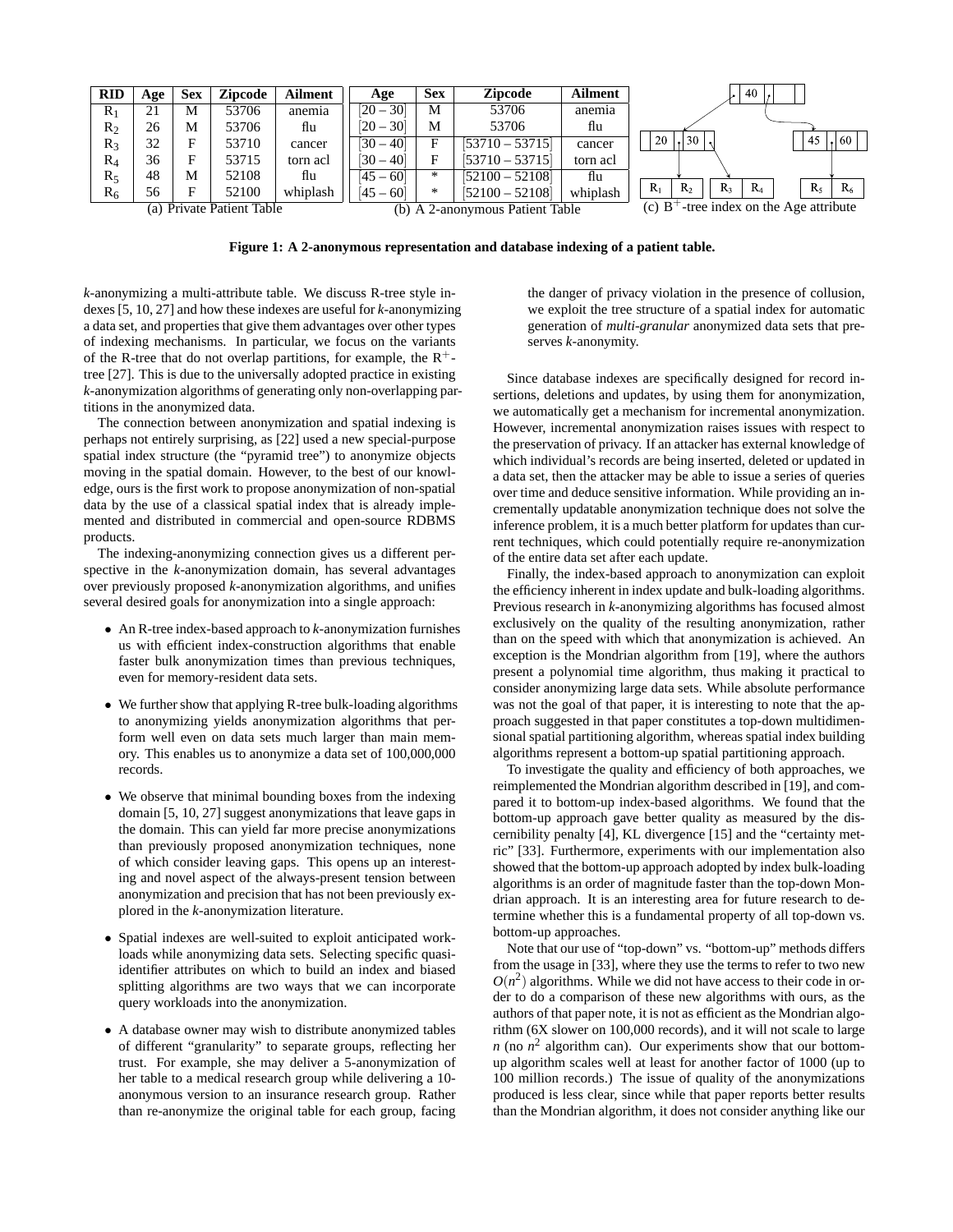"compaction" procedure, which we found essential for good certainty metric scores.

# **2. R-TREE SPATIAL INDEXING**

R-tree spatial indexes bring with them several desirable properties when applied to the problem of *k*-anonymization.

# **2.1 Scalability to Large Data Sets**

To date, the *k*-anonymization literature has not considered algorithms for anonymizing data sets that do not fit in memory. Bulkloading database indexes has almost by definition focused on such data sets. A number of bulk-loading techniques have been proposed for spatial indexes. Some of these techniques require spatial sorting based on space-filling curves [12, 13, 14] (e.g, the Hilbert curve or Z-ordering). While we experimented with such approaches, we found in our implementation that non-sorting bulk-loading techniques based on the "buffer-tree" [2, 6] worked better for higher dimensional data sets.

The buffer-tree is based on the idea of inserting multiple records simultaneously into the tree. Each internal node of the tree has an external buffer where records are temporarily stored. Multiple insertions are processed in the following way. An index node keeps and "blocks" arriving insertions in its buffer. When the number of records in the buffer exceeds a pre-defined threshold, all of the records are "re-activated" and advanced to the next level of the tree. Records are "terminated" when they are inserted into a leaf page. Figure 2 shows an example of a buffer-tree after a series of insertions have been processed. The buffer-tree consists of three nodes  $N_1, N_2, N_3$  and five leaf pages  $P_1, \ldots, P_5$ . Assume that node buffers contain at most two pages and that a page has a maximum capacity of three records. Consider the insertion of record *r*25. Since the root buffer is full, the insertions of the six records in the root buffer are "re-activated" and "pushed down" to the next level of the buffer-tree. After clearing a buffer, it may happen that buffers at the next level also become full. These overflows are again eliminated by clearing these buffers.



**Figure 2: Example buffer-tree after inserting 24 records, a full root buffer and record** *r*<sup>25</sup> **waiting to be inserted**

A feature of the buffer-tree is that insertions traverse the tree from root to leaf while restructuring operations traverse the tree from the leaf backwards to the root. A restructuring operation consists of a split of an overflowing node (a node whose buffers are full) and an insertion of a new entry in its parent node. A restruc-



**Figure 3: Splitting of the index node N**<sup>3</sup> **after clearing the root buffer**

turing operation is first triggered by the split of a full leaf page. Just as for record insertions, multiple restructuring operations are also processed simultaneously — an internal node defers an incoming insertion of an entry. When all subtrees of the node have finished their restructuring operations, the entries are then stored in the routing table of the node. This may again produce overflow and further restructuring operations. Figure 3 shows an example of a restructuring process after the records in the root buffer are cleared into the buffers of nodes  $N_2$  and  $N_3$ .

We can gain insight into the performance of the buffer tree algorithm by assuming an I/O model with the following parameters:

 $N =$  number of records in input data set

 $M =$  maximum number of records that the available memory can hold

 $B =$  maximum number of records that a page can hold

The authors in [6] show that the I/O cost for bulk-loading a buffer-tree for a data set of *N* records is  $O\big(N/B\log_{M/B}N/B\big)$ . Thus, buffer-trees achieve similar I/O cost bounds to external sorting. We also expect buffer-trees to have "good" performance when the input data set fits in memory. The buffer-tree amortizes the cost of inserting a set of records by deferring operations on the tree. This contrasts the tuple-loading approach that inserts records one by one into the index typically resulting in long load times (for example, each newly inserted record may cause a node split that increases the height of the tree index.)

Our experiments show reasonable performance for the buffertree algorithms in *k*-anonymizing larger-than-memory as well as memory-resident data sets using a spatial index.

## **2.2 Incremental Utility**

In a dynamic environment, the spatial index is a natural mechanism for allowing changes to be made on a data set while maintaining a *k*-anonymous view. The prior anonymization algorithms in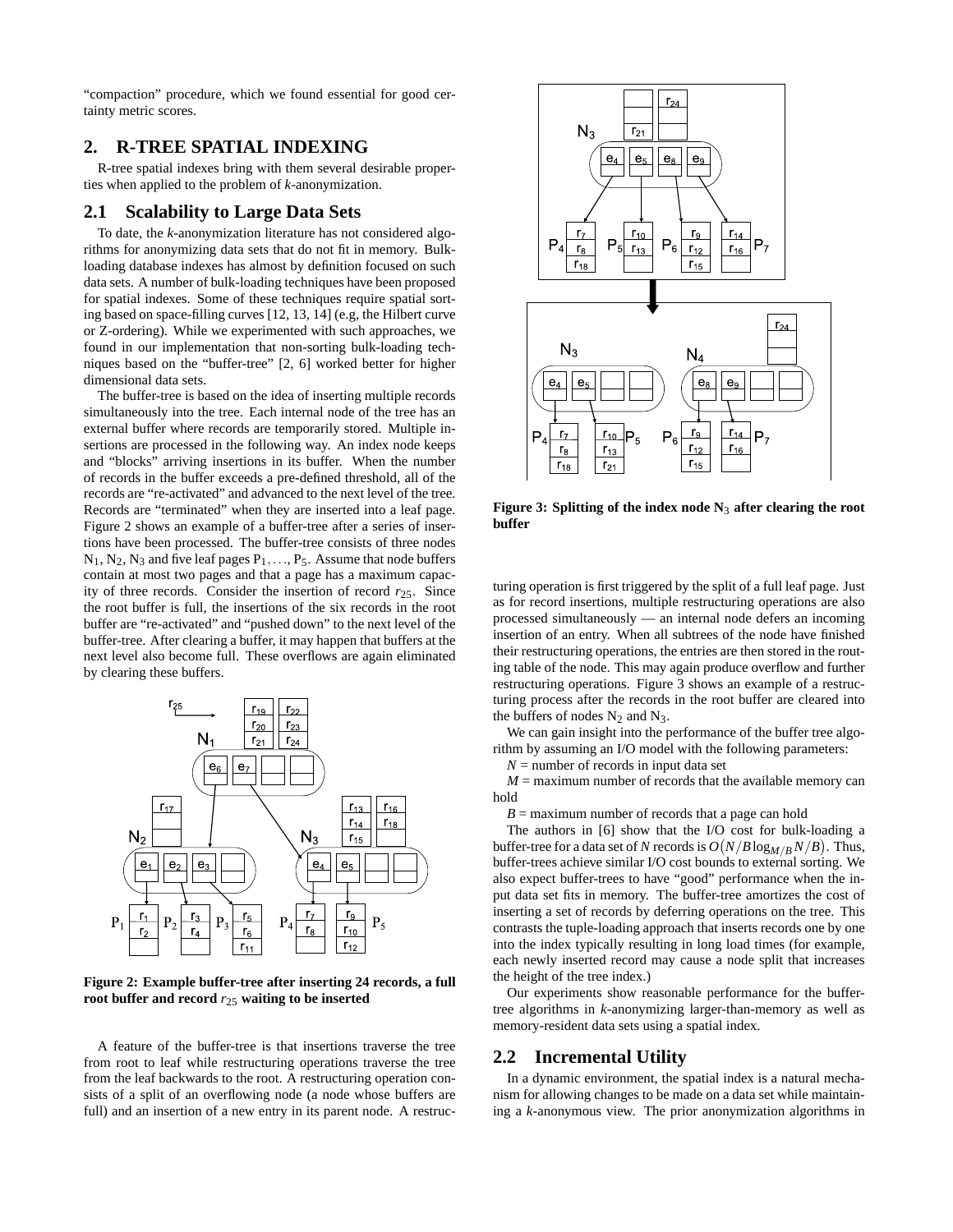the literature work on a data set as a complete whole — they start with the complete (non-anonymized) data set as input, and produce a complete anonymized data set as output. If an anonymized data set is to be updated using these algorithms, the only option is to re-anonymize the original data set plus the new data records. This will be inefficient in scenarios with frequent updates.

Again, database indexes are designed to be incrementally updated. One concern that arises is whether using the incremental anonymization that results from processing updates one record at a time using an R-tree is of worse quality than one that would result from anonymizing the entire data set at once. Our experiments show that this is not the case — the incrementally updated anonymized data set has quality (measured by discernibility penalty, KL-divergence and certainty penalty) comparable to that of the bulk-anonymized data set.

#### **2.3 Query Performance**

In a traditional database setting, the performance of a query on an index is typically determined by factors such as the time it takes to execute the query or how many nodes need to be searched to find all records that satisfy this query. For *k*-anonymity, we associate query performance with the number of records that are included in the answer that would not satisfy the same query on the original data. This is similar in spirit to the "precision" metric used in the Information Retrieval literature.

Denote *W* to be the set of leaf nodes (or partitions) in a database index that is searched due to a query  $O_1$  posed on the original data. Let  $Q_2$  denote the same query on the anonymized data. Note that if a partition *P* is contained in *W*, then *P* is a candidate partition that *may* contain a record that satisfies  $Q_1$ . If  $P \notin W$ , then it is certain that *P* does not to contain any record that satisfies  $Q_1$ . Consider, for example, the following query on a table T:

SELECT COUNT(\*)

FROM T

WHERE T.Age  $\geq$  25 AND T.Age  $\leq$  35

If the age interval for *P* is given as  $[40 - 50]$  then *P* will not be included in *W*. On the other hand, if the age interval is  $[20 - 30]$  then *P* will be included in *W*. Note that it is still possible that *P* does not contain any record that satisfies the query. The age values in *P* may actually range from 20 to 24. Nevertheless, since we have precise record values in the unanonymized data, the candidate partitions will be examined and the relevant records returned. On the other hand, the query *Q*<sup>2</sup> on anonymized data may return all records in *W* since we do not have exact information in this case. We define the error for  $Q_2$  as  $C_2 - C_1/C_1$  where  $C_1$  and  $C_2$  are the cardinalities of the result sets for *Q*<sup>1</sup> and *Q*<sup>2</sup> respectively. Intuitively, the error for  $Q_2$  can be reduced if *W* contains fewer partitions. The entries in R-tree style indexes are maintained in minimum bounding rectangles (MBRs), giving the minimal extents of its entries. MBRs allow search and range queries on a spatial data set to be executed efficiently. By using MBRs, we increase the likelihood that a partition will not be included in *W*. In the example given above, using MBRs, the range on the Age attribute for  $P$  will be  $[20 - 24]$  thus *P* will not be included in *W*.

We note that the exact behavior of queries on anonymized data may differ for different applications. One may choose to take the data distribution into consideration when computing query results. Denote *P*.Age and *Q*.Age as the age interval for the partition *P* and query *Q* respectively. Denote  $(P \cap Q)$ . Age to be the intersection of the age intervals on *P* and *Q*. If *Q*.Age is (25  $\leq$  age  $\leq$  35) and *P*.Age = [30 – 40] then  $(P \cap Q)$ .Age = [30 – 35]. Now, if we assume that the original data set is uniformly distributed on Age then we may compute the result for *Q* on *P* as  $|P| \times |(P \cap Q) \text{.} \text{Age}|/|P \text{.} \text{Age}|$ .



**Figure 4: Targeting the**  $R^+$ **-tree to the Zipcode quasi-identifier attribute of a data set**

If *P* contains 10 tuples, then the query result for *P* is  $10 \times (35 30)/(40-30) = 5$  tuples.

However, regardless of the method used to evaluate query results, these results must be computed based on the set of all partitions, the set *W*, that may contain a satisfying record.

# **2.4 Query Workload Bias**

Recent works [9, 11, 20, 31] have considered incorporating target query workloads into the anonymization of a data set. We can also tailor a spatial index to take advantage of advanced knowledge of the types of workload that will use the anonymized data. Consider a very simple scenario where majority of the data mining workloads are interested in the single quasi-identifier attribute  $A_0$ . If we build the index on  $A_0$  (a one-dimensional index), then the *k*-anonymized data is clustered on *A*0. Under a sort-based bulkloading scheme, this results in sorting the data set on *A*0. For our non-sort spatial index bulk-loading technique, preference is given to a pre-selected subset *S* of the quasi-identifier attributes when splitting partitions.

Consider the two sets of anonymized data in Figure 4. A query of the form

SELECT COUNT(\*)

FROM T

WHERE T.Zipcode = *z*

will return more accurate results on the anonymized data generated by the biased  $R^+$ -tree (see Figure 4(b)) than identical queries on anonymized data generated by the unbiased  $R^+$ -tree (see Figure 4(a)). For the query type given above and the example data in Figure 4, queries on the biased anonymized data in Figure 4(b) will be twice as accurate as queries on the unbiased anonymized data in Figure 4(a) (assuming that a COUNT query on a partition returns the cardinality of that partition if the query region intersects with the partition). We find, in experiments, that when we build the  $R^+$ -tree with biased splitting policies for a subset *S* of the quasi-identifier attributes, queries on *S* have relatively higher accuracies than queries on anonymized data generated by another  $R^+$ -tree with an unbiased algorithm. Spatial indexes can hence be useful tools for anonymizing data sets when the types of query workloads that will use the data are known beforehand. Taking a cue from [33] that proposes a weighted certainty penalty metric, a spatial index can also incorporate query workloads into its splitting policies by assigning higher weights to the "more important" quasi-identifier attributes. As a consequence, it benefits the spatial index to split the more important attributes than the less important ones to arrive at a lower penalty score for the new partitions.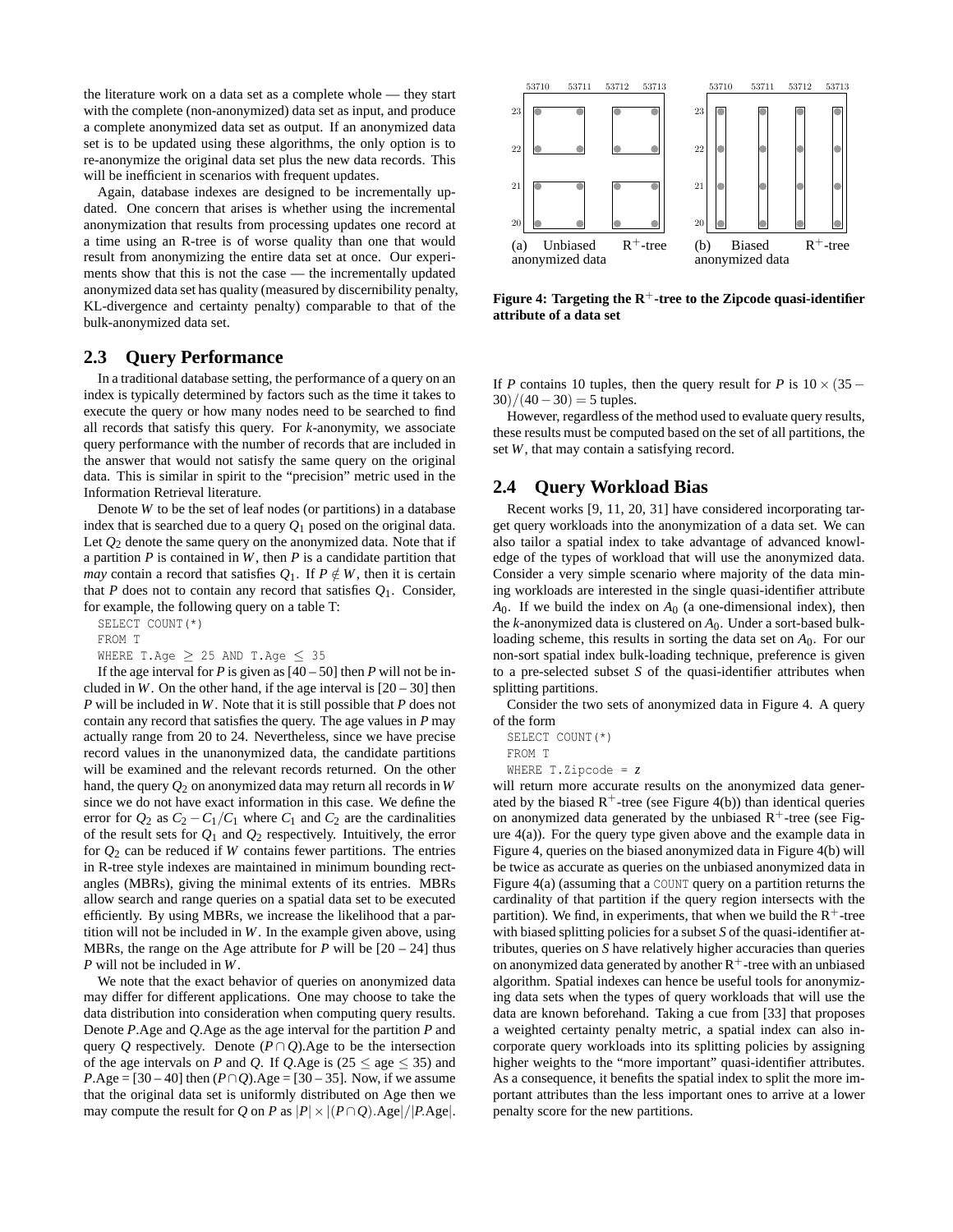## **3. MULTI-GRANULAR K-ANONYMITY**

While a primary goal of the privacy-preserving techniques in *k*anonymity is to prevent re-identification of records, it may also be useful to control the precision or *granularity* of the information that the data owner releases to different entities, to limit the linking abilities of unknown adversaries.

DEFINITION 1. (GRANULARITY) *We say that a k-anonymous data set is an anonymous data set of granularity k.*

Suppose the administrators of a university hospital have agreed to deliver anonymized medical records to the following three entities; Entity 1: researchers at the same university as the hospital, Entity 2: researchers at a different university, Entity 3: the Internet. One may expect that the hospital administrators place more "trust" in Entity 1 than in Entity 2, Entity 3 being the least trusted. The notion of trust is subjective and may be associated with factors such as the data owner's perception of the target entity's ability or intent to re-identify records (Data released on the Web is probably more likely in danger of being compromised than data released to a small, local group of researchers.)

We wish to be able to produce multi-granular anonymizations  $T' = \{T'_1, \ldots, T'_n\}$  of the original data set *T* while preserving *k*anonymity for every individual in *T* in the presence of an adversary who is able to gain access to more than one anonymized table. Note that each  $T_i'$  is an anonymization of the same table  $T$ , that is, *T* is unchanged between anonymizations. While a full discussion of the inference problem that arises from releasing multiple anonymizations of the same data set is beyond the scope of this paper, in what follows we give a condition that, if satisfied, guarantees  $\vec{k}$ -anonymity for any set of multi-granular anonymizations  $T'$  of  $T$ .

DEFINITION 2. (*k-*BOUND) *We say that the record ri is k-bound in the original table T if there exists a subset of records*  $R \subseteq T$  *such that*  $|R| > k$  *and given any partition or equivalence class P in an anonymization of T, if*  $r_i \in P$ *, then*  $R \subseteq P$ *.* 

LEMMA 1. Let  $T' = \{T'_1, \ldots, T'_n\}$  be a set of  $k_i$ -anonymizations *of the table T,*  $k_i \geq k$ *. k-anonymity is preserved over T<sup>'</sup> if every record*  $r_j \in T$  *is k-bound in*  $T$ *.* 

PROOF. (SKETCH) Given any  $k_i$ -anonymization  $T_i'$  of  $T$ ,  $r_j$  can not be linked to fewer than *k* records  $(k_i \ge k)$  using  $T'_i$  alone. An adversary may however be able to circumvent *k*-anonymity for *rj* using the set of anonymizations  $T'$  to narrow down the candidate records for *rj* to a set *C* containing fewer than *k* records.

Pick any record  $r_j \in T$ , for any new anonymization of *T*, the adversary may be able to produce a new set of candidate records *C* ′ for  $r_j$  such that  $|C'| \leq |C|$  where *C* is the previous set of candidate records for  $r_j$  as determined by the adversary. We know that  $|C'| \ge$ 1 since  $C'$  must at least contain  $r_j$ . If  $r_j$  is *k*-bound in *T*, then *R* is always a candidate set for  $r_j$ ,  $R \subseteq C^{'}$ ,  $|C^{'}| \geq k$ . Thus correlating any new anonymization of *T* will result in at least *k* records being candidates for *rj* .

One may view a record that is *k*-bound in a table as being in a group that always "sticks together" in any new *k*-anonymization of that table.

## **3.1 A Hierarchical Algorithm for Generating Multi-Granular Anonymized Data Sets**

A straightforward approach to generating anonymized data sets of different granularity is to re-anonymize *T* to obtain  $T_1', \ldots, T_n'$ .

#### **Algorithm LeafScan**

- INPUT: Set of *ordered* leaf nodes *N*, granularity parameter *k*<sup>1</sup>
- OUTPUT: A new set of partitions *S* LS1. *S* ← empty set of partitions
- LS2. while  $N \neq 0$
- 
- LS3. *P* ← empty partition while  $|P| \leq k_1$  $L \leftarrow$  *next* leaf node in N Add all records in *L* to *P*  $N \leftarrow N - L$
- LS4. if the total number of records in the remaining leaf nodes in  $N$  is less than  $k_1$ , then remove these records from  $N$ and add them to *P*
- LS5. update generalized quasi-identifier values for every record in *P*
- LS6. *S* ← *S*∪*P*. Continue LS2
- LS7. Return *S*

#### **Figure 5: Leaf scan algorithm**

One must then verify that *k*-anonymity is preserved for each record over all anonymizations of *T*.

We can, however, take advantage of the tree structure of spatial indexes to generate data sets of different granularity that automatically guarantees that *k*-anonymity is maintained for the collection of anonymized data sets. This technique exploits Lemma 1 by effectively *binding* each record *r* to some pre-determined set of *k* records.

Let *SI* be a multi-dimensional spatial index on the original data set with the following properties.

- Leaf nodes in *SI* contain between *k* and *ck* records, some constant *c*.
- Internal nodes in *SI* contain between *l* and *m* entries.

From each level in *SI*, we can automatically generate anonymized data sets of granularity  $k$ ,  $lk$ ,  $l^2k$ , ...,  $l^hk$ , where  $h$  is the height of *SI*. To generate an anonymized table of granularity  $l^i k$ , we map each node  $N_j$  at level *i* to each partition  $P_j$  in the anonymized table. The records in  $P_j$  are all the records contained in the set of leaf nodes in the subtree rooted at *Nj* .

Using this *hierarchical* algorithm for generating multi-granular anonymized data sets guarantees *k*-anonymity over all anonymizations of *T*. To see why, pick any record  $r_i$  in *T* and let  $P_j$  be any partition from an anonymization of *T*. If  $P_j$  contains  $r_i$ , then  $P_j$ contains the leaf node  $L$  in the subtree for which  $P_j$  is the root. Thus, from Lemma 1, every record in *L* is *k*-bound, *ri* is *k*-bound.

In generating multi-granular anonymized data sets via the hierarchical algorithm on a spatial index, the data set owner can, at the very least, guarantee the anonymity generated by the leaf nodes in the spatial index. In other words, if the leaf nodes produce a *k*-anonymous data set (every leaf node contains a minimum of *k* records), then it can be guaranteed that releasing other data sets at other granularity  $k_1 > k$  will not violate *k*-anonymity. If an adversary manages to obtain multiple versions of anonymized tables, with the goal of re-identifying individuals, she can only recover the information revealed in the finest granular (most precise) anonymized data set in her possession.

## **3.2 A Leaf Scan Algorithm for Generating Multi-Granular Anonymized Data Sets**

In this section, we describe an algorithm that rather than generate anonymized tables in a hierarchical fashion, utilizes the "sequential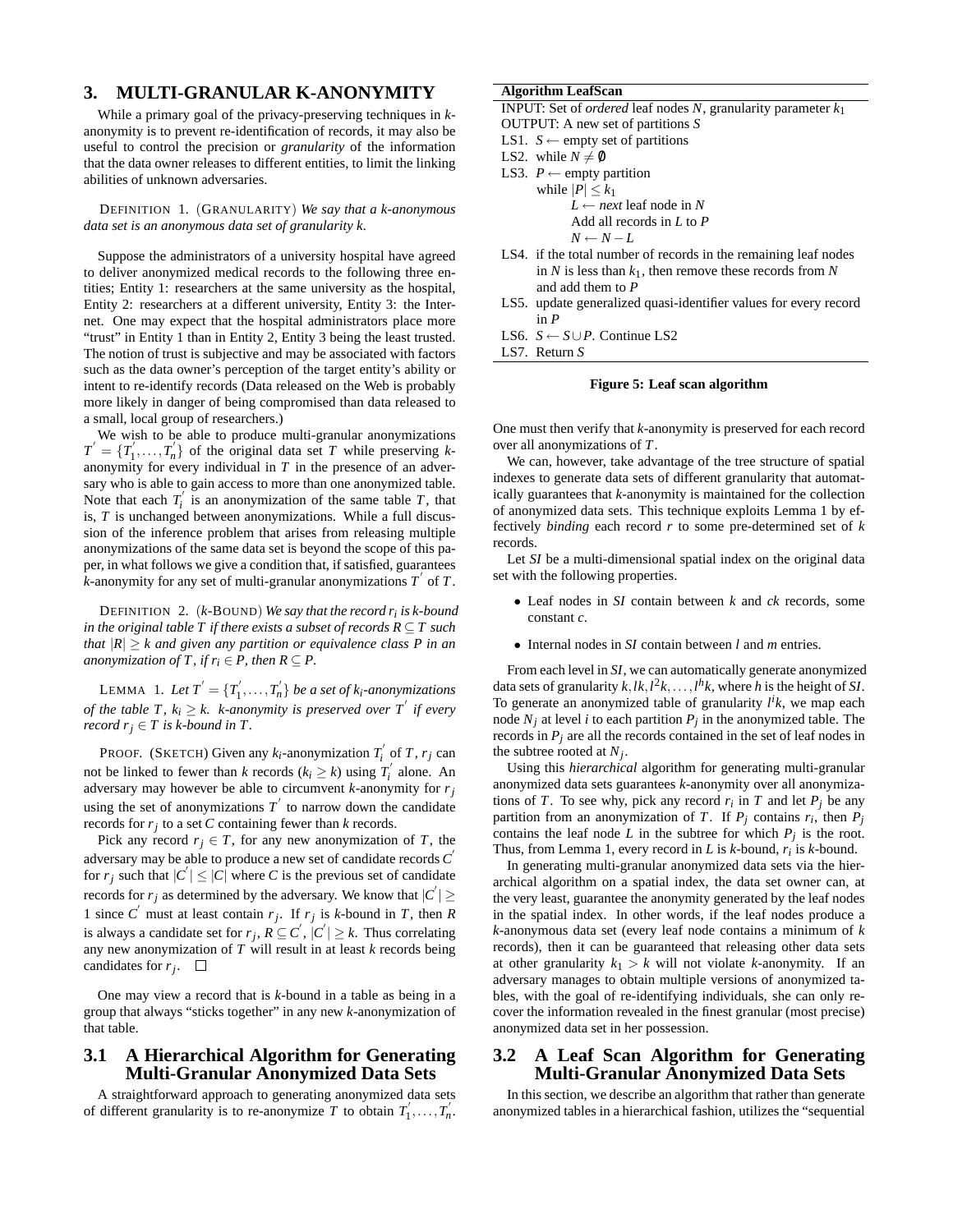ordering" of nodes on the same tree level. The granularity of the data sets that can be generated using a hierarchical algorithm is restricted by the threshold on the minimum number of records in any leaf node in the tree. This minimum occupancy threshold on leaf nodes enforces the property that every subtree contain a minimum number of records. Assume that all nodes (including leaf nodes) in the spatial index *SI* contain between two and four entries. Then, at best, we can have anonymous data sets of granularity, *k*, 2*k*, 4*k*,  $8k, \ldots, 2^h k$ . Using the hierarchical algorithm, we will be unable to generate a 6-anonymous data set say, the best we can do is an 8-anonymous data set. (Of course by definition of *k*-anonymity, an 8-anonymous table is also 6-anonymous.) Given a request for a data set of granularity  $k_1$ , we can further improve on the hierarchical algorithm by scanning the leaf nodes in order and partitioning the leaf nodes in groups of  $k_1/k$ . In our current example, since every leaf node contains at least two records, if  $k_1 = 6$ , we scan the leaf nodes, forming groups of three leaf nodes each except for the last group that may contain between three and five nodes.

Figure 5 shows the *leaf scan* algorithm for performing multigranular anonymizations of a data set. Note that since each leaf node may contain between *k* and *ck* records, we may be able to form groups containing less than *k*1/*k* leaf nodes. The algorithm initializes a new group or partition with the next leaf node; if this group contains at least  $k_1$  records, we are done with this group and start a new one. Otherwise a new leaf is added to the current group. The algorithm stops adding leaf nodes to a group when the total number of records in the group is at least  $k_1$ . New groups are iteratively created until the last step, when the records in the remaining leaf nodes is less than *k*1, we add these leaf nodes to the current and last group, terminating the algorithm. Since the records in a group may span multiple leaf nodes, the algorithm recomputes new generalized quasi-identifier values based on all the records in a group. We use this approach in our implementation to generate data sets of different granularity. As the results in Section 5 will show, execution times for anonymizing a data set is independent of the actual anonymity parameter *k* since generating an anonymous data set of any granularity requires one full scan of all the leaf nodes (after building the index on a base *k* value).

By Lemma 1, *k*-anonymity is also preserved when we generate multi-granular anonymized data sets with the leaf scan algorithm. To see why, we observe that the leaf scan algorithm always forms partitions from *whole* leaf nodes. If *Pj* is any partition from an anonymization of *T* and  $r_i \in P_j$  then  $P_j$  contains the leaf node partition *L* that contains  $r_i$ , thus  $r_i$  is always "bound" to the records in *L* and  $|L| \geq k$ .

# **4. A COMPACTION PROCEDURE**

In the process of treating the *k*-anonymization problem as an indexing problem, we recognized that we could dramatically increase the precision of anonymized data sets by employing some of the techniques for improving query performance on the R-tree style indexes. By using minimum bounding boxes, these spatial indexes leave gaps in the domain where gaps correspond to spatial portions of the domain that do not contain any record. We, thus, propose a *compaction* procedure to increase the precision of an anonymized data set generated for any index, such as the grid file [23], that does not maintain MBRs for its records. Since every *k*-anonymization algorithm, whether viewed as an indexing technique or not, essentially creates partitions in the original data set, the compaction technique can be retrofitted to previously proposed non-index-based approaches to give dramatic improvements as well.

The goal of the compaction procedure is to regenerate, for each partition  $P$  in a  $k$ -anonymous data set  $D$ , another partition  $P_1$  with



**Figure 6: Applying the compaction procedure to partitions**

a possibly "more precise" description about the records in *P*. The compaction algorithm is a simple one — it scans each partition  $P \in D$  and creates the minimum bounding boxes. For each numerical quasi-identifier attribute, the compaction algorithm generates a new range where the end points are the minimum and maximum values that occur for records in *P*. For each categorical attribute, the procedure removes all values from the set that do not occur in *P*. Where generalization hierarchies are used in place of sets, the procedure chooses the lowest common ancestor in the hierarchy for all the values in *P*. The old generalized values for every record in *P* are then replaced with the new, more compact values. Figure 6(b) depicts an example application of the compaction procedure to anonymized data in Figure 6(a).

In the rest of the paper, we will refer to the data before applying the compaction process as the **uncompacted** data and the data after applying the compaction process as the **compacted** data. A benefit of the compaction procedure is that, when compared to results from the same queries on the original data, query results on compacted data are more accurate than queries on uncompacted data. Due to the introduction of gaps in the anonymized data, queries that would have otherwise returned non-empty result sets for one or more partitions now return results that are more in tune with the original data set. In experiments, we see dramatic improvements in accuracy for queries on compacted data over the same queries on uncompacted data. We should note that the simple nature of the compaction procedure facilitates its application to data generated by any *k*-anonymization algorithm.

It is also reasonable to expect the execution costs for the compaction process to be relatively small when compared to actual anonymization costs as its basic operation is a single pass over each partition to determine minimum and maximum values for numerical attributes and minimal sets for categorical attributes. These relatively small compaction costs are verified through experimental results shown in Section 5 by running the compaction procedure on anonymized data generated by a previously proposed *k*anonymization algorithm.

This compaction process may lead one to an uneasy feeling that "more is being revealed" than would be revealed if the anonymized data set were not compacted. This is actually true. For example, an adversary can "know" that there is no individual in a "gap" area, something they could not deduce without compaction. This is an example of the tension between anonymization procedures and data utility. But this is really an issue in all *k*-anonymization research.

For example, the discernibility penalty [4] rewards anonymization procedures that do a good job of putting no more than *k* data points in a partition. This reveals more information than another anonymization that has partitions with more than *k* data points. To see this, suppose that anonymization A puts  $k' > k$  data points in a number of partitions, but anonymization B puts only *k* in each par-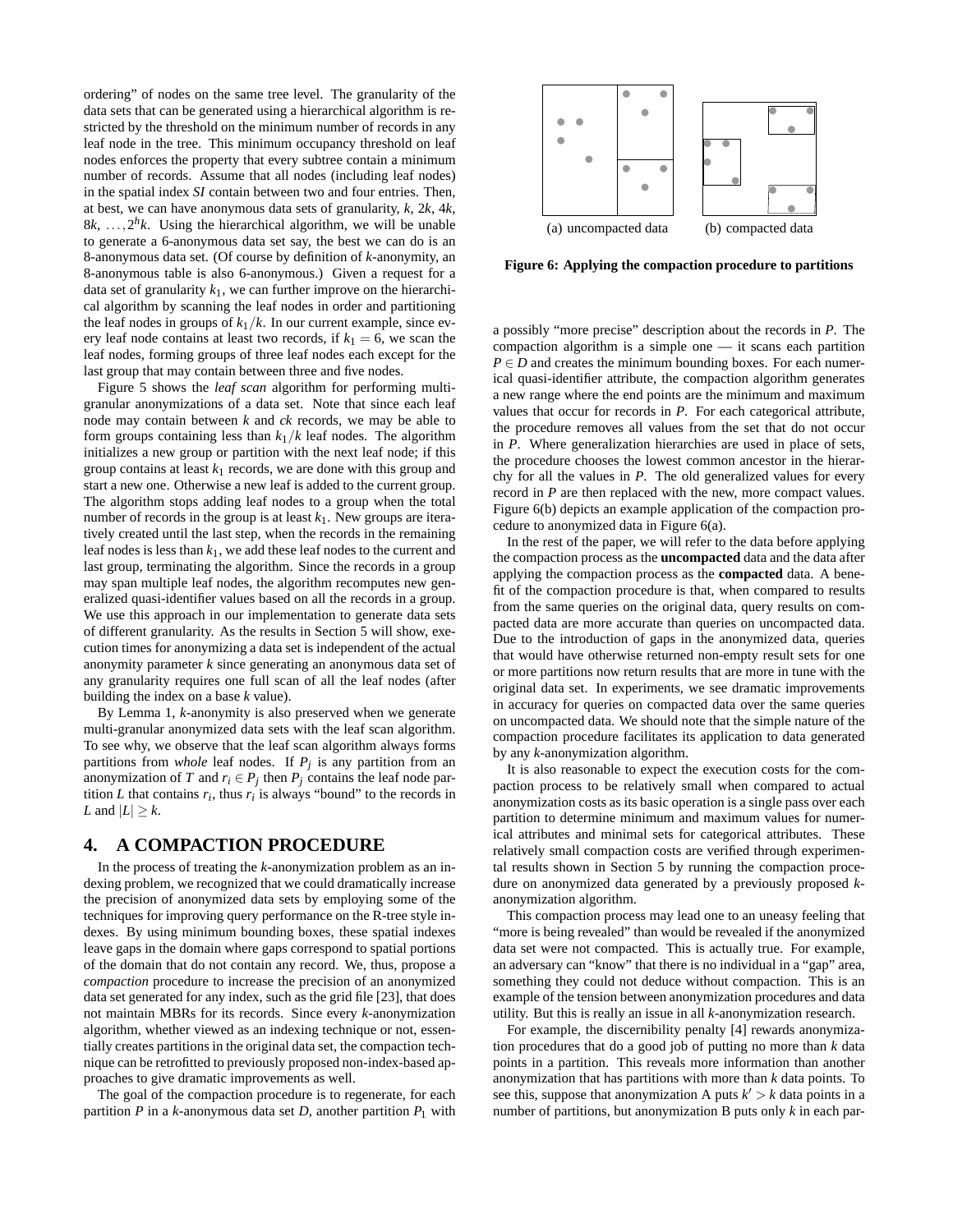| Category         | <b>Description</b>      |  |  |  |
|------------------|-------------------------|--|--|--|
| Compiler         | $\csc 3.2.2$            |  |  |  |
| Operating system | Tao Linux release 1     |  |  |  |
| <b>CPU</b>       | Intel Pentium 4 3.00Ghz |  |  |  |
| Memory           | 1GB                     |  |  |  |
| Hard Disk        | Seagate ATA/ATAPI-6     |  |  |  |

**Table 1: System configuration**

tition. Then with anonymization B, the "attacker" knows for every data record that the sensitive value associated with that record must be one of the alternatives appearing in the *k* records in the partition. On the other hand, with anonymization A, for any data element in a "large" partition, the attacker only knows that the data record has a sensitive value among the values found in the  $k' > k$  records in the partition, which in general may be a larger set. Another way of putting this is that if a procedure reduces the number of records in a partition from  $k'$  to  $k$ , it has "revealed" information, but the discernibility penalty says that the quality of the anonymization has improved. In an extreme case, if  $k' = N$ , the number of elements in the data set, the attacker gains almost no information from the anonymized data; but of course, then the anonymized data is not useful for any non-trivial analysis. The discernibility penalty tries to "penalize" the anonymization algorithm for this; one way of viewing it is that it tries to encourage disclosing as much information as possible while still not violating *k*-anonymity.

The recently proposed "certainty metric" [33] has the same character. It rewards anonymization procedures for creating partitions with small perimeters. Intuitively, a smaller perimeter for a partition *P* means that the quasi-identifier for the elements in *P* can be known from the outside to be restricted to a smaller set of values than would be the case if the perimeter were larger. Once again, the goal is to reveal as precise information as possible without violating *k*-anonymity. Our "shrinking" or "compaction" procedure is yet another step in this direction. It tries to bound partitions of *k*-elements as tightly as possible while still not violating the *k*anonymity requirement.

We note that recently there has been work on augmenting the definitions of *k*-anonymity to provide stronger guarantees. For example, in *l*-diversity [21], the *k*-anonymity requirement is extended to require a certain degree of diversity in the sensitive values of the records in a partition. Our shrinking procedure is orthogonal to this kind of requirement — whatever the requirement, it tries to find the smallest bounding box on the *k*-elements that still satisfies the requirements (*k*-anonymity, or *k*-anonymity and *l*-diversity.)

We argue that this is the correct way to deal with information disclosure in the *k*-anonymous framework. If one thinks too much information is being revealed, one should strengthen the restrictions on the definition of what constitutes an allowable partition (for example, adding *l*-diversity to *k*-anonymity) rather than trust that the anonymization procedure will only generate "loose" or "imprecise" partitionings in some uncontrolled way. To reiterate, our philosophy is that the definition of what is an allowable partition is taken as input; the goal of an anonymization procedure is to produce the "best" or "most precise" partitioning that respects the definition. That is what the shrinking procedure attempts to do.

#### **5. EXPERIMENTS AND RESULTS**

We carried out experiments on two data sets for empirical evaluation of *k*-anonymization with spatial indexes. A spatial index bulk-loading algorithm, such as the buffer-tree algorithm we used, can be viewed as a bottom-up algorithm because it attempts to assign records to regions as they are processed. By comparison, the polynomial-time algorithm suggested in the Mondrian paper [19] can be viewed as top-down, because its first step is to partition the entire space, then to partition the resulting sub-regions, and so forth. Although the goal of the Mondrian algorithm was not absolute performance, we implemented their top-down algorithm to compare the efficiency and quality of the top-down approach with the bottom-up approach inherent in spatial indexing. We are grateful to the authors of that paper for providing us with a copy of their Java prototype implementation of the algorithm, as well as the data sets they used in their experiments.

The first data set we used was a real world data set, the Lands End data set. The configuration for this data set was identical to [18]. The Lands End data set contained customer sale information and 4,591,581 records. It had eight attributes comprising *zipcode, order date, gender, style, price, quantity, cost* and *shipment*. Unlike [18] however, hierarchical constraints were eliminated by imposing an intuitive ordering on the values for each categorical attribute in the data set. Each record in the resulting data was 32 bytes and the entire data set was approximately 147 MB in size. The second data set was synthetically generated and had nine attributes comprising *salary, commission, age, education level, car, zipcode, house value, house years* and *loan*. The configuration for the synthetic data was based on the generator introduced in [1]. We generated 100 million records, each record was 36 bytes, resulting in a data set size of 3.6 GB.

We built the  $R<sup>+</sup>$ -trees on all eight and nine attributes for the Lands End and synthetic data sets respectively (every attribute was part of the quasi-identifier). As a result of the numerical recoding on the original data sets, the schema for an anonymized table is as follows: each quasi-identifier value for a record *t* in the original data set is replaced, in the anonymized data, by the interval, on that quasi-identifier, of the MBR containing *t*. As a consequence, we were also able to perform query experiments described in Section 5.4 by specifying numerical ranges in the query predicates.

Table 1 gives a description of the system configurations used in all experiments.

#### **5.1 Performance Evaluation**

We used the Lands End data for the first set of experiments to compare running times for the  $R^+$ -tree bulk-loading to a top-down multi-dimensional partitioning approach. We also ran experiments to evaluate incremental anonymization performance for the  $R^+$ tree. For these experiments, both algorithms were each allocated a maximum buffer size of 256 MB. Each experiment was carried out five times while flushing the system file buffers between runs, and we report average cold running times.

Figure 7(a) shows execution times for  $R^+$ -tree bulkload and topdown approach on the Lands End data set for different anonymity levels *k* = 5, 10, 25, 50, 100, 250, 500, 1000. As *k* increases, the execution times for the top-down algorithm decreases since there are fewer recursive partitioning steps. Results show that the spatial indexing approach consistently outperforms the top-down technique suggesting that the former is more efficient than a top-down recursive partitioning scheme even for bulk anonymization. Notice that the execution times for the  $R^+$ -tree is independent of *k*. This is due to the fact that we choose a base *k* for the bulkload process. For these experiments, we selected base  $k = 5$ . For the actual input  $k$ parameter, we used the leaf scan algorithm described in Section 3.2 to construct the final partitions. For example if  $k = 5$ , then the mapping is one or more leaf nodes to one partition. If  $k = 10$ , then we map two or more leaf nodes to one partition.

We start the incremental anonymization experiments by first bulk-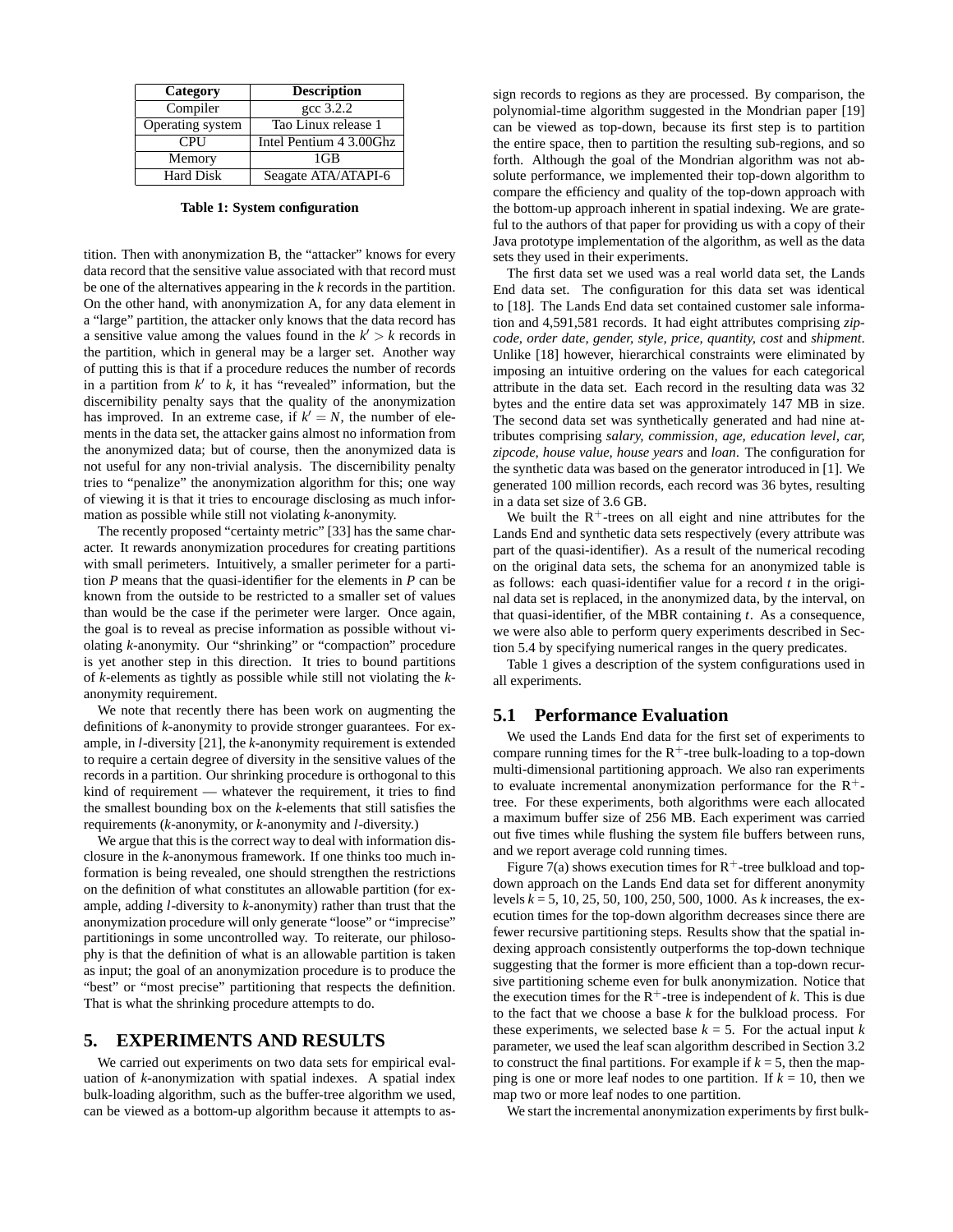

**Figure 7: Execution times on the Lands End database**



**Figure 8: R**+**-tree anonymization scaling to large data sets**

loading and anonymizing the first 0.5 million records from the Lands End data set. Then we subsequently select new batches of 0.5 million records to be anonymized. Figure 7(b) shows the running times for the  $R^+$ -tree for incrementally anonymizing each batch. Since a top-down approach is not incremental, it would have to reanonymize the entire data set on each batch insert.

#### **5.2 Scalability**

The synthetic data set was used for the second set of experiments to show that our spatial indexing techniques scale well to the size of the input data set. We did not test the top-down approach for scaling to larger-than-memory data sets because the version of the Mondrian algorithm described in [19] was not designed to handle such data sets.

We used the  $R^+$ -tree to *k*-anonymize data sets of different sizes ranging from one million (0.036 GB) to 100 million records (3.6 GB). We evaluate how the spatial index performs when the data set is too large to fit in main memory. We allotted 256MB to the anonymization process and from the allotted memory, we use 4MB to buffer the input data and the remaining memory was used for the index buffers. The index was able to hold a major portion of the records in its buffers when the data set is less than 5 million records (about 180MB). Figure 8(a) shows that our algorithms adapt gracefully as the size of the input data is increased.

We also conducted experiments to ascertain the effect of available computer memory on the performance of our algorithms. Figure 8(b) shows the total number of explicit I/O system calls made during the anonymization process while varying the size of memory allotted to the process. These results show that I/O costs increase by less than a factor of two when the allotted memory is reduced by a factor of two, also indicating that the buffer tree algorithm performs well as a spatial indexing bulk-loading algorithm for larger-than-memory data sets.

## **5.3 Anonymization Quality Experiments**

Since anonymization quality is an essential property of any *k*anonymization algorithm, we conducted a third set of experiments — quality experiments on anonymized data generated by the  $R^+$ tree and the top-down approach proposed in [19]. We also evaluated the quality of anonymized data after executing compaction as a post-processing step on data generated by that approach.

In choosing algorithms with which to compare our algorithm, we were guided by the following considerations. First, since we had access to the code of the Mondrian algorithm, it was a logical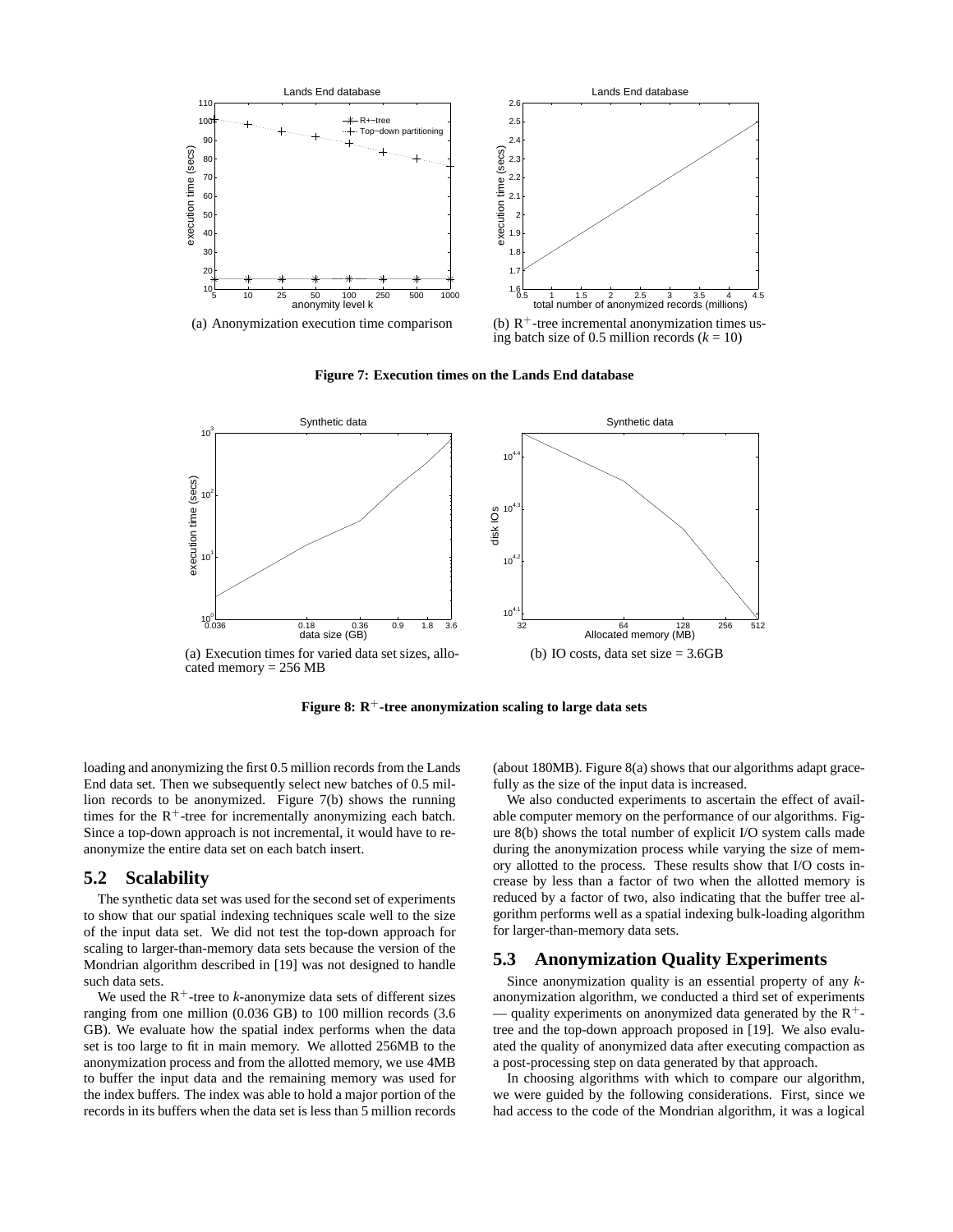

**Figure 9: Compaction cost as a percentage of total anonymization execution time**  $(k = 10)$ 

candidate for comparison. Second, we did not consider comparing against any algorithm that had already been shown to produce lower quality anonymizations than Mondrian. This eliminated [4, 18, 24]. Finally, since our focus in this paper is on scalable anonymization algorithms, we did not consider algorithms with running times greater than  $O(n^2)$ . This eliminated [4, 11, 18, 24, 26, 33].

First, we measured the running times for compaction relative to total anonymization times while choosing samples of different sizes ranging from 0.5 million to 4.5 million records from the Lands End data set. Figure 9 shows that the times for compaction are small relative to the anonymization times.

We used the discernibility metric [4], KL divergence [15] and the certainty metric proposed in [33] to measure and compare quality with anonymized data generated from the Lands End data set by the top-down approach proposed in [19]. Before continuing with the anonymization quality experiments, we define these three quality measures.

Let  $T$  be a  $k$ -anonymous table with  $m$  quasi-identifier attributes,  $A_1, \ldots, A_m$ , and comprising *n* partitions or equivalence classes,  $P_1,\ldots,P_n$ .

DEFINITION 3. (DISCERNIBILITY PENALTY)*. The discernibility penalty score for T,*  $DM(T) = \sum_{i=1}^{n} |P_i|^2$ 

The discernibility measure, in effect, assigns a penalty to each tuple *t* ∈ *T* based on the size of the partition  $P_i$ , given that  $t \in P_i$ .

DEFINITION 4. (CERTAINTY PENALTY)*. The certainty penalty score for T is*

$$
CM(T) = \sum_{t \in T} NCP(t)
$$

*where NCP(t) is the weighted normalized certainty penalty assigned to the tuple t.*

$$
NCP(t) = \sum_{i=1}^{m} \left( w_i \times \frac{|t.A_i|}{|T.A_i|} \right)
$$

 $w_i$  is the weight associated with the quasi-identifier attribute  $A_i$ to reflect its *importance* in the anonymized data. In our quality experiments, we set the weights for all quasi-identifier attributes to 1. If  $A_i$  is a numerical attribute then  $|t.A_i|$  is the range of the generalized value for *t* on  $A_i$ . For example, if *t*.Age =  $[20 - 30]$ , then  $|t.A_i|$  $= 10$ .  $|TA_i|$  is the range of all tuples in *T* on  $A_i$ . Otherwise  $A_i$  is a categorical attribute and assuming the existence of a generalization hierarchy tree *H* for  $A_i$ ,  $|t.A_i|$  is the number of leaf nodes in the

subtree of *H* for which the node for the generalized value  $t.A_i$  is root.  $|T.A_i|$  is the total number of leaf nodes in *H*.

DEFINITION 5. (KL-DIVERGENCE)*. The KL divergence for T*,  $KL(T) = \sum_{t \in T} p_t^{(1)} \log \frac{p_t^{(1)}}{p_t^{(2)}}$  where  $p_t^{(1)}$  and  $p_t^{(2)}$  are the prob*abilities of the tuple t according to the original and anonymized tables respectively.*

See [15] for more detailed descriptions on the computation of  $p_t^{(1)}$ and  $p_t^{(2)}$ .

Figure 10 shows that exploiting the minimum bounding rectangle property of the  $R^+$ -tree clearly pays off as it generates much better anonymized data quality than the top-down approach without compaction. The Mondrian partitioning is based on the heuristic that it should split the quasi-identifier attribute with the largest range of values, whereas the R-tree splits by trying to minimize the area of the resulting partitions. For the data set used in our experiments, minimizing area results in better discernibility, KLdivergence and certainty penalty. Results in Figures 10(b) and 10(c) show that after compaction, the anonymized data quality for the top-down approach greatly improves, suggesting that one of the main differences between the anonymization quality produced by the top-down and spatial index approaches arises from the compaction implicit in the spatial index.

We also observe from Figure 10(a) that the discernibility scores for uncompacted and compacted Mondrian-anonymized data are identical. The compacted and uncompacted anonymized data comprise the same partitions with the same number of records per partition, although the former may describe these partitions with more precision on the quasi-identifier attributes. As a consequence of the discernibility penalty measuring quality based on the cardinalities of partitions alone, this metric is unable to measure differences between compacted and uncompacted anonymized data. This shows that the certainty penalty and KL-divergence measures can identify differences in quality in data anonymization that escape the discernibility penalty. Of course, while we did not see any in our experiments, it is also possible that there are examples of anonymizations in which certainty penalty detects differences that are also missed by KL-divergence and vice versa, in which case these metrics are incommensurate and future study would be warranted to determine the strengths and limitations of each.

Since a benefit of spatial indexes is that it is incremental, we also conducted tests to ascertain the effects, on quality, of anonymizing new records incrementally as opposed to a re-anonymization approach. (Earlier we discussed the impact of incremental anonymization on the efficiency of anonymization.) For the  $R^+$ -tree index, we first loaded a portion of the data (500,000 records), anonymized them, then incrementally anonymized additional batches of 500,000 records by inserting these records into the index. For Mondrian, we reanonymized the entire set of records. Results from our experiments validate our assertion that the  $R^+$ -tree's technique of adding new records to the index in such a way that the total area covered by the resulting MBRs is minimized is appropriate for maintaining good data quality. Figure 11 shows that anonymized data quality does not suffer from incremental anonymization, in fact, the  $R^+$ -tree anonymized data is still of higher quality than the reanonymized data.

#### **5.4 Query Accuracy**

Since the KL-divergence and certainty penalty measures suggest that compacted data is at least as "good" or "better" than uncompacted data, we carried out a fourth set of experiments to evaluate the relative accuracy for queries on both types of anonymized data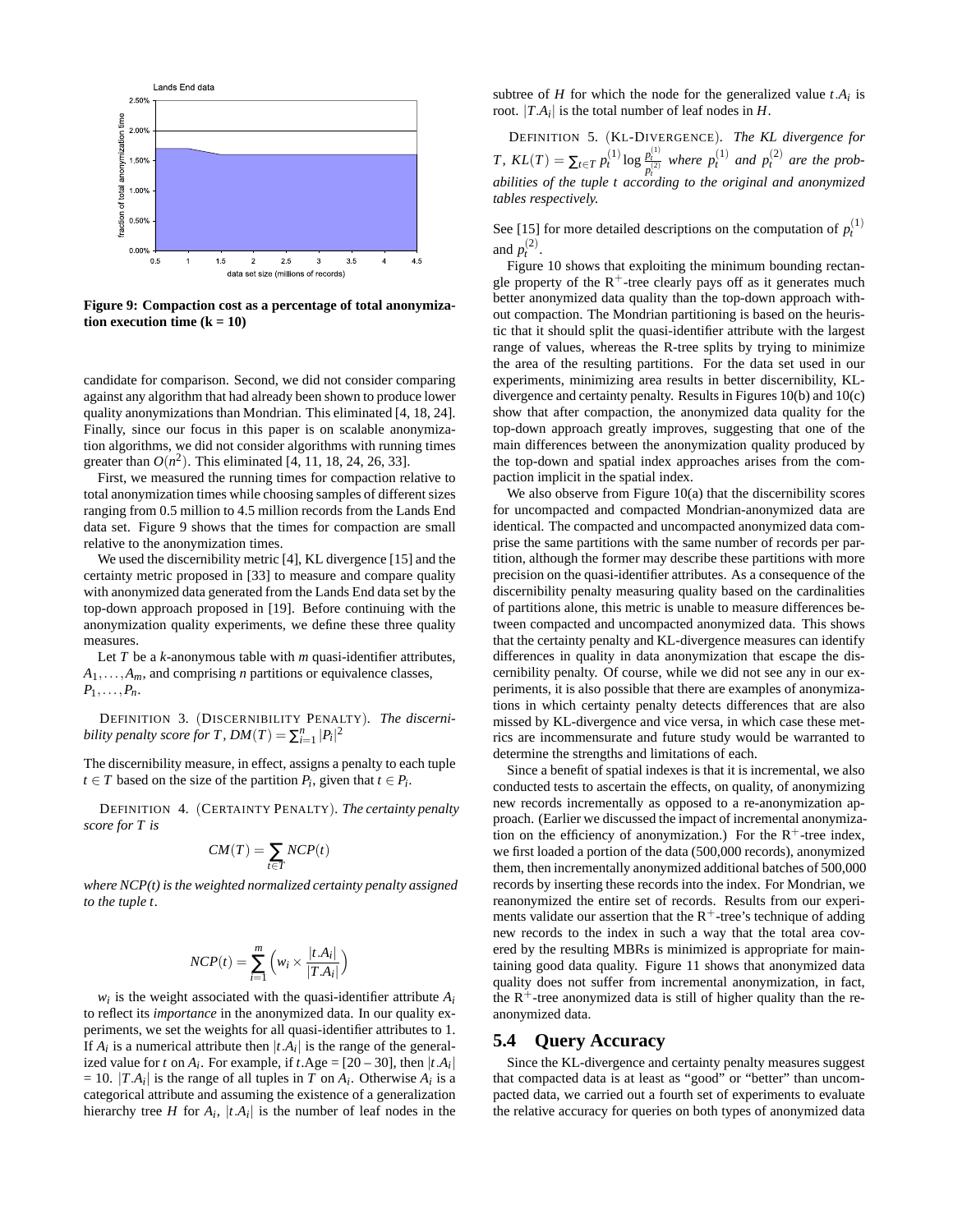





**Figure 11: Incremental quality comparisons on the Lands End database**  $(k = 10)$ 

on the Lands End data set. We also compare accuracy for the same queries on the  $R^+$ -tree anonymized data. We executed 1000 randomly generated range queries over all eight attributes of the Lands End data set. These queries were of the form

```
SELECT COUNT(*)
FROM T
WHERE T.A_1 \ge a_1 AND T.A_1 \le b_1.
.
.
AND
.
.
.
T.A8 \geq a_8 AND T.A8 \leq b_8
```
Note that in the above eight-dimensional range query, each of the eight attributes  $A_1 \ldots A_m$  has both an upper and lower bound on its range. These bounds are set in the following manner: for each query, we pick two records  $r_1$  and  $r_2$  at random from the unanonymized data set and set each  $a_i$ ,  $i = 1, \ldots, 8$ , to the smaller of  $r_1.A_i$  and  $r_2.A_i$ , and  $b_i$  to the larger value.

A COUNT query *Q* on the anonymized data set *T* returns a count of the records in *T* that match *Q*. A record  $r \in T$  is said to *match* the query *Q* if the region defined by *r* has a non-null intersection with the query region  $-r$  intersects with  $Q$  on every quasi-identifier attribute. For example, if *T* has two quasi-identifier attributes, Age and Zipcode, the record  $r = ([40 - 50], [53710 - 53720])$  matches the query  $Q = \left( (45 \le \text{age} \le 55) \land (53700 \le \text{zipcode} \le 53715) \right)$ . The record  $r = (130 - 35)$ ,  $[53700 - 53715]$  does not match this query. Queries on the original, unanonymized data set work in the traditional way. *r* matches *Q* on the original data if the point defined by *r* lies within the query region.

We compute the error for the query  $Q$ ,  $Error(Q)$ , as the normalized difference between the results of evaluating *Q* on the original and anonymized data sets.

$$
Error(Q) = \frac{count(anonymized) - count(original)}{count(original)}
$$

In our experiments, we report the average normalized error over the batch of 1000 queries. Figure 12(a) shows the average errors for different *k* values. The accuracy for queries on compactedanonymized data is seen to improve over the accuracy for the same queries on uncompacted-anonymized data. Queries on the  $R<sup>+</sup>$ -tree anonymized data have even smaller errors than on the Mondriancompacted anonymized data suggesting that the spatial index does a good job of partitioning the original data even for an arbitrary query workload.

Figure 12(b) shows results when we vary the selectivity of the query on the data set. In general, the larger the cardinality of the query result, the smaller the error generated by running the query on anonymized data versus the original data. This will in turn tend to diminish differences between the accuracy of query results generated by queries run over data anonymized by different anonymization procedures. Even the benefit of compaction is seen to drop for large query results.

To show that we could indeed use a spatial index to integrate anticipated workloads into the anonymization, we constructed a query workload that generated random queries on the Zipcode attribute of the Lands End data set. These queries were of the form

SELECT COUNT(\*)

```
FROM T
```
WHERE T.Zipcode  $\geq z_1$  AND T.Zipcode  $\leq z_2$ 

The bounds for a range query on the Zipcode attribute are set in the following manner: we pick two records  $r_1$  and  $r_2$  at random from the unanonymized data set and set  $z_1$  and  $z_2$  to  $r_1$ . Zipcode and *r*<sub>2</sub>. Zipcode such that  $z_1 \leq z_2$ .

We also built another  $R^+$ -tree, but this time, biased our node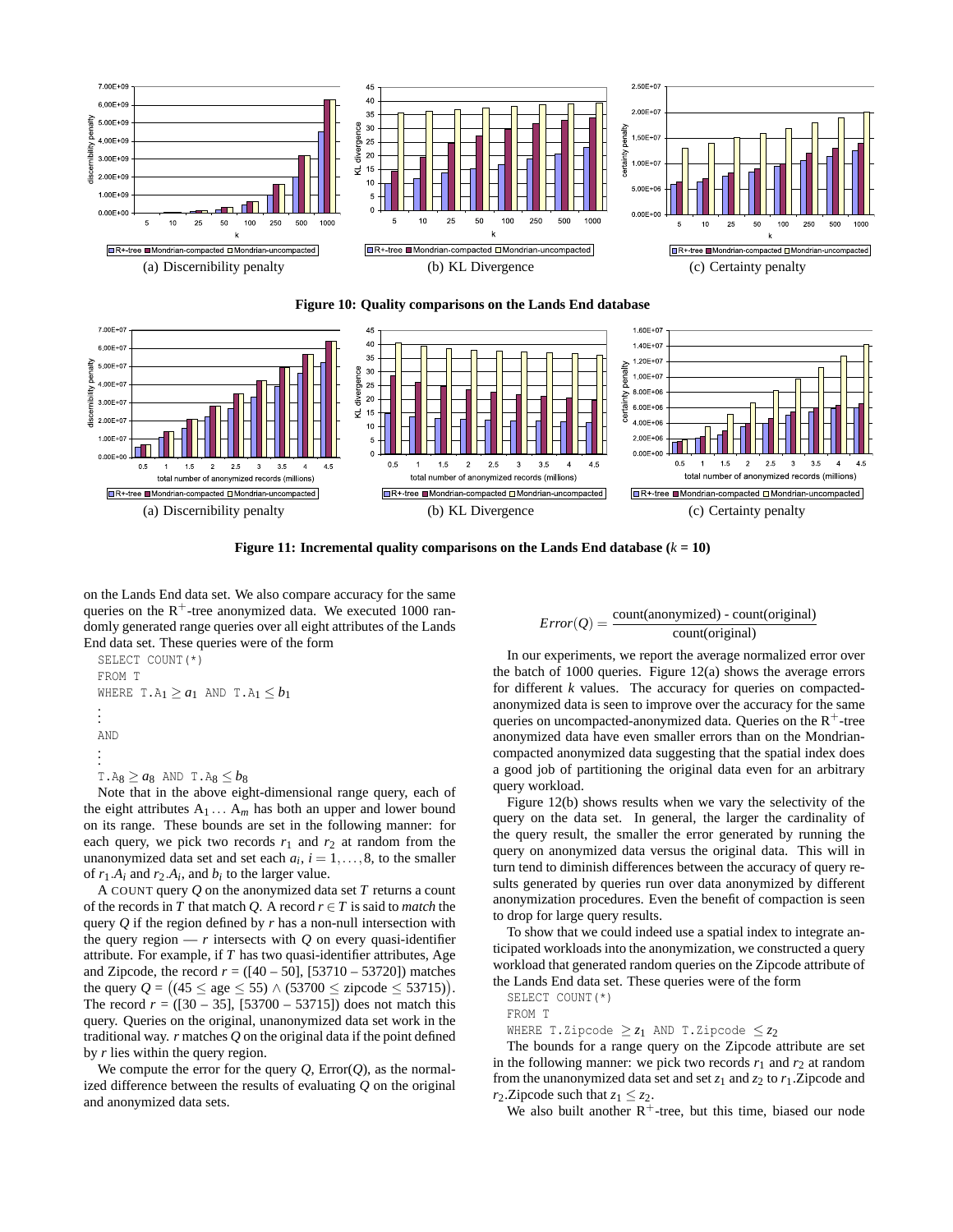

**Figure 12: Query error comparisons on the Lands End database**

splitting algorithm to the Zipcode attribute. The biased splitting algorithm selects the Zipcode attribute as the splitting attribute for every split. Subsequently, we generated 1000 random queries from the workload and ran these queries on the anonymized Lands End data generated by the original (unbiased)  $R^+$ -tree index and the new (biased)  $R^+$ -tree index. From Figure 12(c), we see that by favoring one attribute, we were able to achieve significantly better query results than the index that did not account for the query workload. This suggests that we can use spatial indexes to exploit advanced knowledge of expected query workloads to generate "better" anonymized data. Finally, results in Figure 12(d) show that, although the biased  $R<sup>+</sup>$ -tree outperforms its unbiased counterpart for various query selectivity, the differences diminish as we increase the selectivity on the original data set.

# **6. CONCLUSION**

We have observed that since building an index over a data set leads to a natural partitioning of the data set, *k*-anonymity can be introduced by enforcing a minimum occupancy threshold on partitions. Moreover, we can take advantage of these indexes as a means for producing dynamic *k*-anonymous data sets. Experiments indicate that the spatial indexing approach to *k*-anonymization is scalable for very large data sets, is faster than previously proposed algorithms even for in-memory data sets and produces anonymizations with better quality as measured by the discernibility penalty [4], KL-divergence [15] and certainty metric [33]. Experiments with random queries over these anonymized data sets also show that the accuracy of the queries on the  $R^+$ -tree anonymized data have higher accuracy than the same queries on data anonymized by a

previously proposed algorithm.

Substantial room for future work remains. Recently, [17] has extended the top-down approach to work for large data sets, in which case it would be again interesting to compare the top-down approach with the spatial index bulk-loading approach. Also, the compaction procedure raises interesting questions as in a sense it "reveals" more information about the data records than uncompacted anonymizations. This is just another example of the tension between anonymizing data and exposing the useful information therein. The philosophy behind *k*-anonymization is that preventing any attacker from isolating any individual from *k* −1 others is sufficient for privacy, and the compaction procedure maintains that philosophy.

Hence one can interpret our results on compaction as demonstrating that given current definitions of *k*-anonymity, compaction is important to producing high quality anonymization. However, if one is convinced that compaction reveals too much information, then our results indicate that the definitions of anonymity need to be augmented to prevent disclosures that result from "overcompaction," because compaction respects whatever definition of anonymity the R-tree building procedure is given as input. (That is, the R-tree splitting routine can incorporate, for example,  $(\alpha, k)$ anonymity [32] or *l*-diversity [21] just as easily as "vanilla" *k*anonymity.) Deciding whether or not compaction is desirable is an interesting challenge area for future work.

While this paper makes a case for R-trees as a means for *k*anonymizing data sets, we do not lay claim to R-trees as the panacea for *k*-anonymization as spatial indexing. Several R-tree variants [3, 5, 13, 14, 27] have been proposed to address different indexing